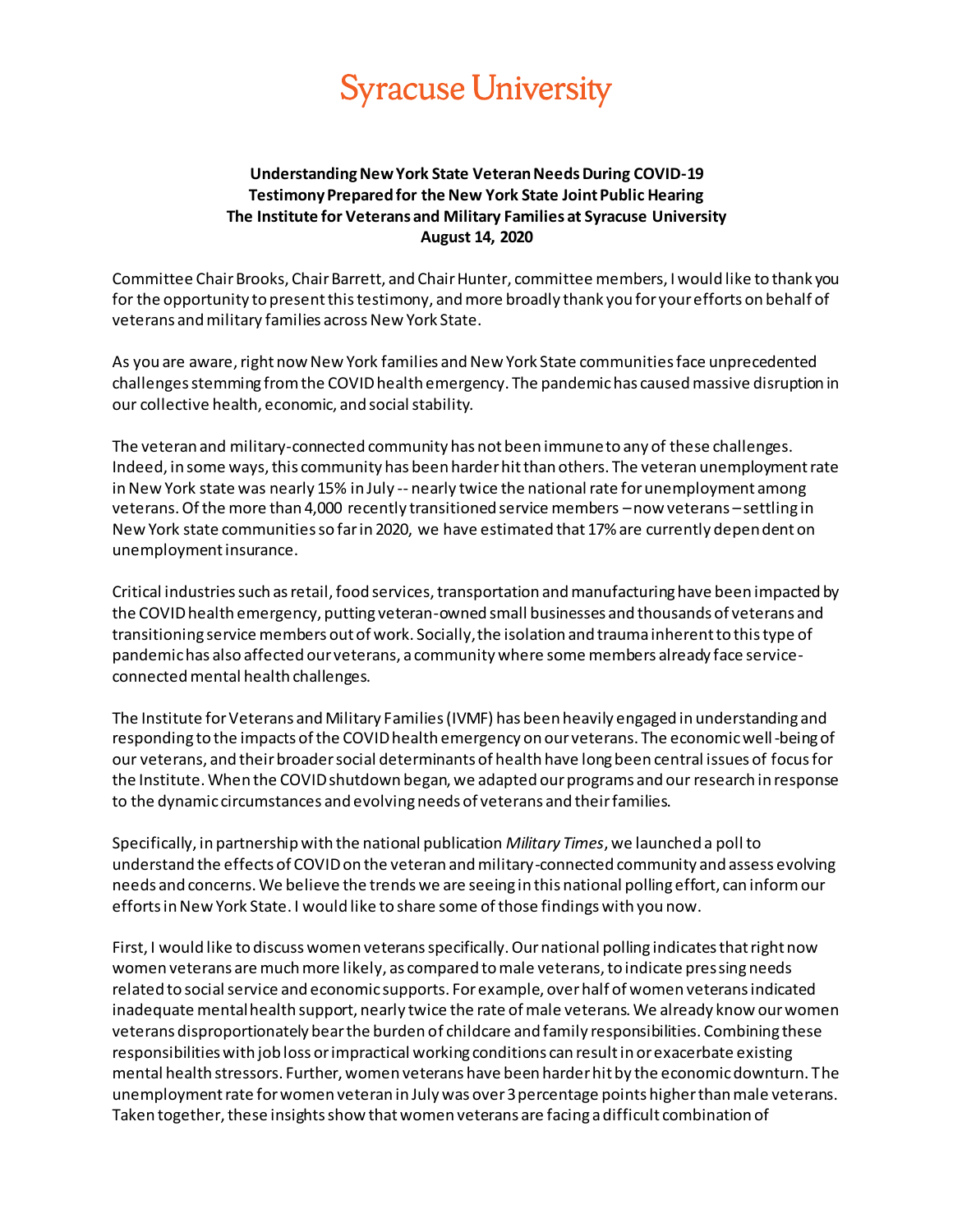challenges stemming from the COVID health emergency. Our subsequent policy responses should take this into account.

Women veterans are not alone within the veteran community, as being disproportionately impacted by the COIVID crisis. As we have seen time and time again, issues of racial injustice and inequity manifest themselves in some of the worst ways during a crisis. In our national COVID-19 Poll, veterans of color reported higher percentages of social and economic need in *every single resource category* compared to white veterans. Veterans of color were more likely to report needing support in areas like food and nutrition, housing, benefits and claims assistance and mental health. Additionally, the Black veteran unemployment rate is 9.3%, nearly two points higher than the white veteran unemployment rate of 7.4%.

Our veteran community is not immune to the deep and pervasive racial inequities that exist in our country. As veteran communities of color have been underserved for decades, when COVID hit, they were more vulnerable and more at risk. Our subsequent response to serve our veterans must recognize this and allocate the necessary resources to address it.

So, we are left asking ourselves what to do with this information. The IVMF has been considering this problem as well. We have structured our efforts in New York in four areas: coordination of services in communities, career skills preparation, support for veteran entrepreneurs, and engagement with other New York state leaders.

We know, as with all our challenges, communities will play a critical role in our efforts. The VA alone will not be able to address the wide array of social, economic and health challenges facing veterans and military families. Our AmericaServes networks across the country were standing ready to help veterans and their families coordinate the many services they may need as they navigate the effects of the virus. Today, these networks are seeing a marked shift in the needs our clients are requesting. Veterans and their families are requesting more tangible services such as food, clothing, and income support as opposed to housing and employment services which are usually most requested. Some networks have even done direct outreach, such as our partners at the Department of Veteran Services in New York City.

Having these data and being able to adapt our support strategies to meet the evolving needs of our veterans must be a crucial component of our COVID response.

We know this is a precarious time for the financial stability and employment situations of veterans and their families. Our career skills program, Onward to Opportunity, moved entirely online to meet the ongoing needs of the 1000+ transitioning service members, military spouses, and veterans who enroll in the program each month. People are not only looking to enhance their technical skills for increased marketability in the wake of job loss but are also looking to reskill for an evolving economy.

We know that social networks were already a top challenge for our veteran-owned businesses. In this remote world, that problem has only become more pronounced. We have worked to create virtual environments to help our veteran entrepreneurs find ways to connect with new opportunities. Not to mention we have launched a massive outreach campaign to connect with our alumni, not only as alumni but as people during this isolating time. Feedback and input from our program participants have never been more important.

We have also been heavily engaged with other leaders in New York through our participation in the Governor's Challenge to End Veteran Suicide. Veteran mental health and suicide prevention was a top